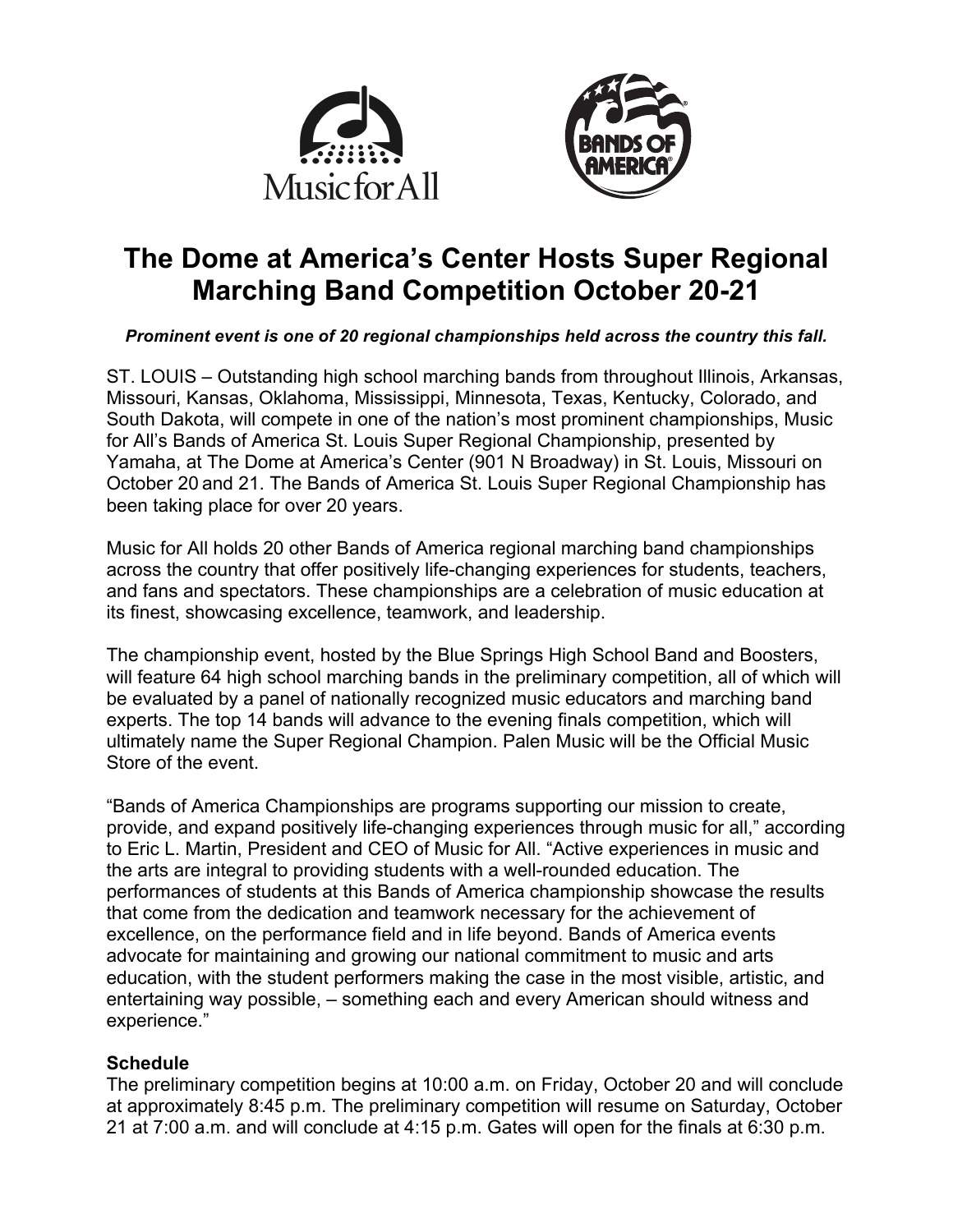with performances beginning at 7:30 p.m. All times are tentative pending the final schedule of performing bands. Current times will be listed at musicforall.org.

### **Ticket Information**

Ticketing and schedule information is available online at musicforall.org or by calling 800.848.2263. Tickets will also be available at the gate. Standard general admission is \$18 for Preliminaries on Friday and \$20 for Preliminaries on Saturday, \$24 for Finals and \$29 on the Upper Deck, and \$51 for a Day Pass to both. Children ages 10 and under are free for general admission seats. A \$5 off any general admission ticket (individual preliminaries, finals or full day passes) discount will be available at the gate for college students with an ID, spectators 11-18 years of age, military members and spouses (military ID required), and spectators age 62 and over.

### **About Music for All**

Since 1975, Music for All, through its Music for All, Bands of America, Orchestra America, and choir programs, has been a destination and set the standard for scholastic music ensemble performance and music education advocacy. As a 501(c)(3) nonprofit educational organization, Music for All's mission is to create, provide, and expand positively life-changing experiences through music for all. Music for All's vision is to be a catalyst to ensure that every child in America has access and opportunity for active music making in his or her scholastic environment. Music for All's programs include 30+ annual events, including the Bands of America Grand National Championships and Regional Championships for marching bands, the Music for All Summer Symposium camp for students and teachers, the Music for All National Festival and Affiliate Regional Music Festivals for concert bands, orchestras, choirs, chamber ensembles, percussion ensembles, and the national honor concert band, jazz band, orchestra, and the Bands of America Honor Band that will march for the fifth time in the Rose Parade® in 2021.

#### **Sponsor Information**

Music for All efforts are supported through sponsorships, including current partnerships with National Presenting Sponsor: Yamaha Corporation of America; Official Uniform Sponsor: Fred J. Miller, Inc.; Official Student Travel Partner: Music Travel Consultants; Official Performance Equipment Sponsor: Wenger Corporation; Corporate Sponsors: Ball State University, United States Marine Drum & Bugle Corps, Zildjian and Vic Firth Company, Visit Indy and the City of Indianapolis, and Strategic Advocacy Partner: NAMM; Associate Sponsors: Delivra, Vandoren, Director's Showcase International, REMO, Tresona Multimedia, and Woodwind & Brasswind. J.W. Pepper & Son, Inc. will be the Presenting Sponsor of Bands of America Grand National Semi-Finals Championships. Music for All is also supported by the Indiana Arts Commission, Arts Council of Indianapolis, the Ball Brothers Foundation, Lilly Endowment Inc, George and Frances Ball Foundation, Allen Whitehill Clowes Charitable Foundation, Nicholas H. Noyes, Jr. Memorial Foundation, Inc., and Arthur Jordan Foundation.

# # #

**\*\*FOR IMMEDIATE RELEASE\*\***

**MEDIA CONTACT:** Lucy Wotell